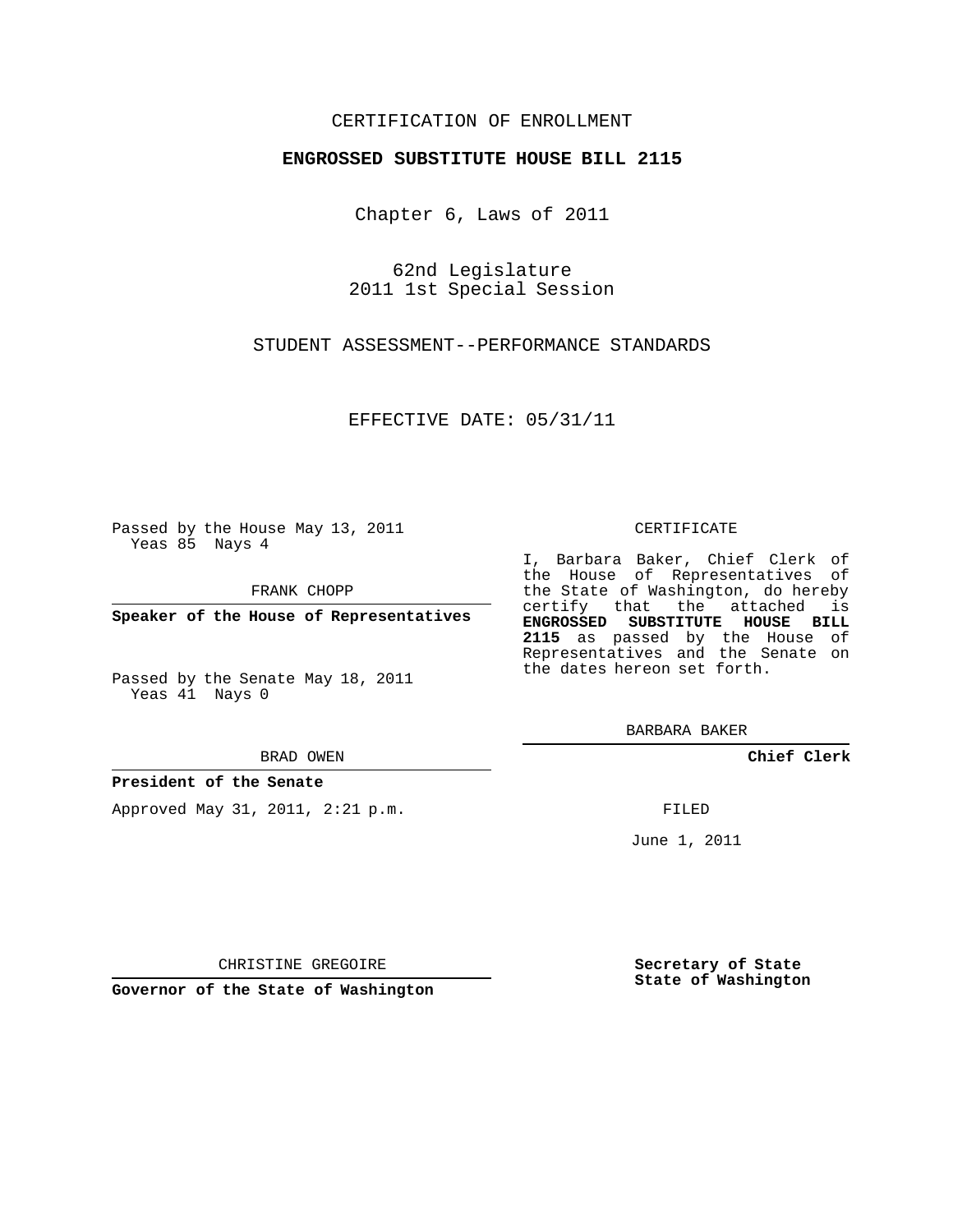## **ENGROSSED SUBSTITUTE HOUSE BILL 2115** \_\_\_\_\_\_\_\_\_\_\_\_\_\_\_\_\_\_\_\_\_\_\_\_\_\_\_\_\_\_\_\_\_\_\_\_\_\_\_\_\_\_\_\_\_

\_\_\_\_\_\_\_\_\_\_\_\_\_\_\_\_\_\_\_\_\_\_\_\_\_\_\_\_\_\_\_\_\_\_\_\_\_\_\_\_\_\_\_\_\_

Passed Legislature - 2011 1st Special Session

**State of Washington 62nd Legislature 2011 1st Special Session**

**By** House Education (originally sponsored by Representatives Haigh and Dammeier)

READ FIRST TIME 05/11/11.

 AN ACT Relating to legislative review of performance standards for the statewide student assessment; amending RCW 28A.305.130; and declaring an emergency.

BE IT ENACTED BY THE LEGISLATURE OF THE STATE OF WASHINGTON:

 **Sec. 1.** RCW 28A.305.130 and 2009 c 548 s 502 are each amended to read as follows:

 The purpose of the state board of education is to provide advocacy and strategic oversight of public education; implement a standards- based accountability framework that creates a unified system of increasing levels of support for schools in order to improve student academic achievement; provide leadership in the creation of a system that personalizes education for each student and respects diverse cultures, abilities, and learning styles; and promote achievement of the goals of RCW 28A.150.210. In addition to any other powers and duties as provided by law, the state board of education shall:

 (1) Hold regularly scheduled meetings at such time and place within the state as the board shall determine and may hold such special meetings as may be deemed necessary for the transaction of public business;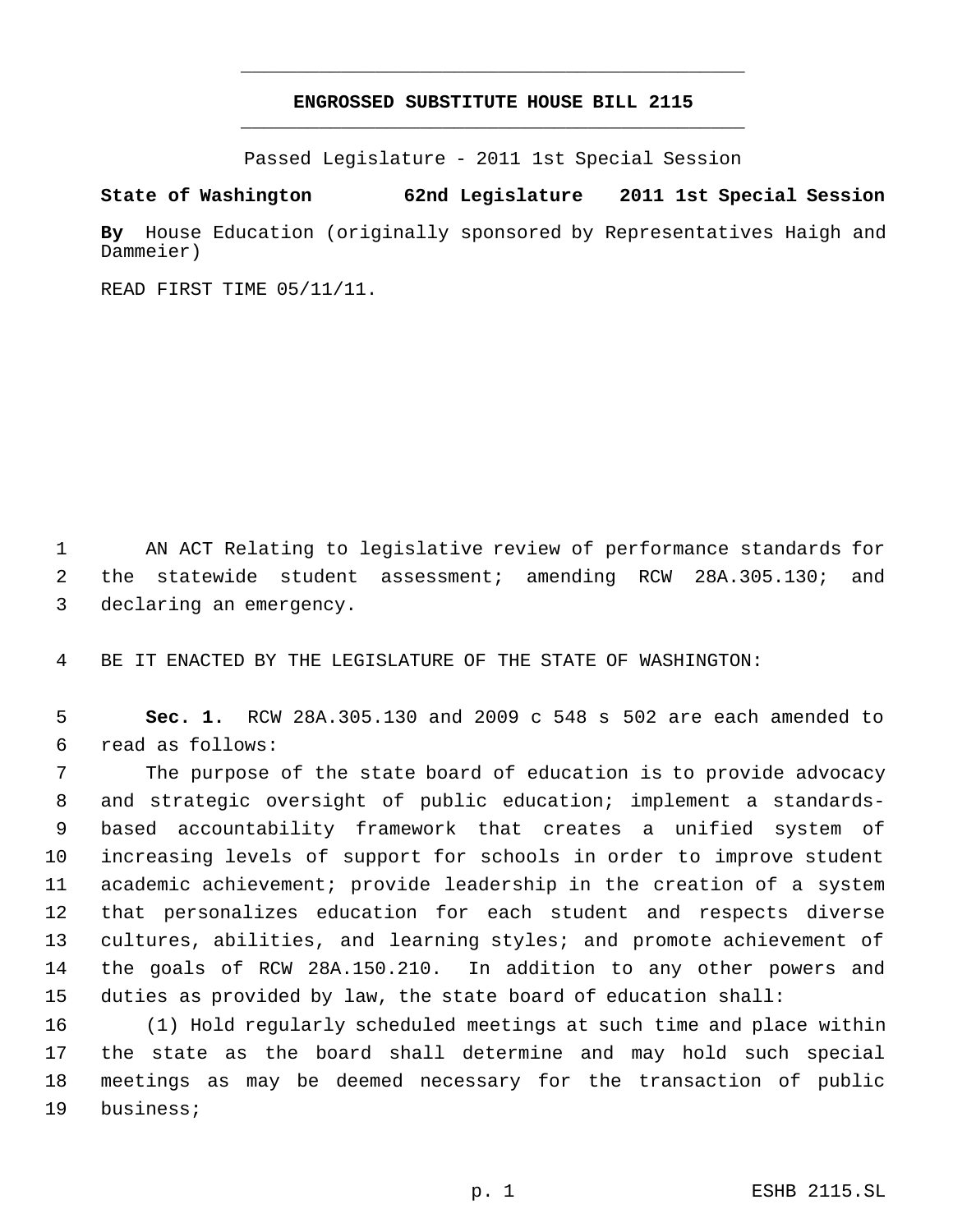(2) Form committees as necessary to effectively and efficiently 2 conduct the work of the board;

 (3) Seek advice from the public and interested parties regarding the work of the board;

(4) For purposes of statewide accountability:

 (a) Adopt and revise performance improvement goals in reading, writing, science, and mathematics, by subject and grade level, once assessments in these subjects are required statewide; academic and technical skills, as appropriate, in secondary career and technical education programs; and student attendance, as the board deems appropriate to improve student learning. The goals shall be consistent with student privacy protection provisions of RCW 28A.655.090(7) and shall not conflict with requirements contained in Title I of the federal elementary and secondary education act of 1965, or the requirements of the Carl D. Perkins vocational education act of 1998, each as amended. The goals may be established for all students, economically disadvantaged students, limited English proficient students, students with disabilities, and students from disproportionately academically underachieving racial and ethnic backgrounds. The board may establish school and school district goals addressing high school graduation rates and dropout reduction goals for students in grades seven through twelve. The board shall adopt the goals by rule. However, before each goal is implemented, the board shall present the goal to the education committees of the house of representatives and the senate for the committees' review and comment in a time frame that will permit the legislature to take statutory action on the goal if such action is deemed warranted by the legislature;

 (b) Identify the scores students must achieve in order to meet the 30 standard on the ((Washington)) statewide student assessment ((of 31 student - learning)) and, for high school students, to obtain a certificate of academic achievement. The board shall also determine student scores that identify levels of student performance below and beyond the standard. The board shall consider the incorporation of the standard error of measurement into the decision regarding the award of the certificates. The board shall set such performance standards and levels in consultation with the superintendent of public instruction and after consideration of any recommendations that may be developed by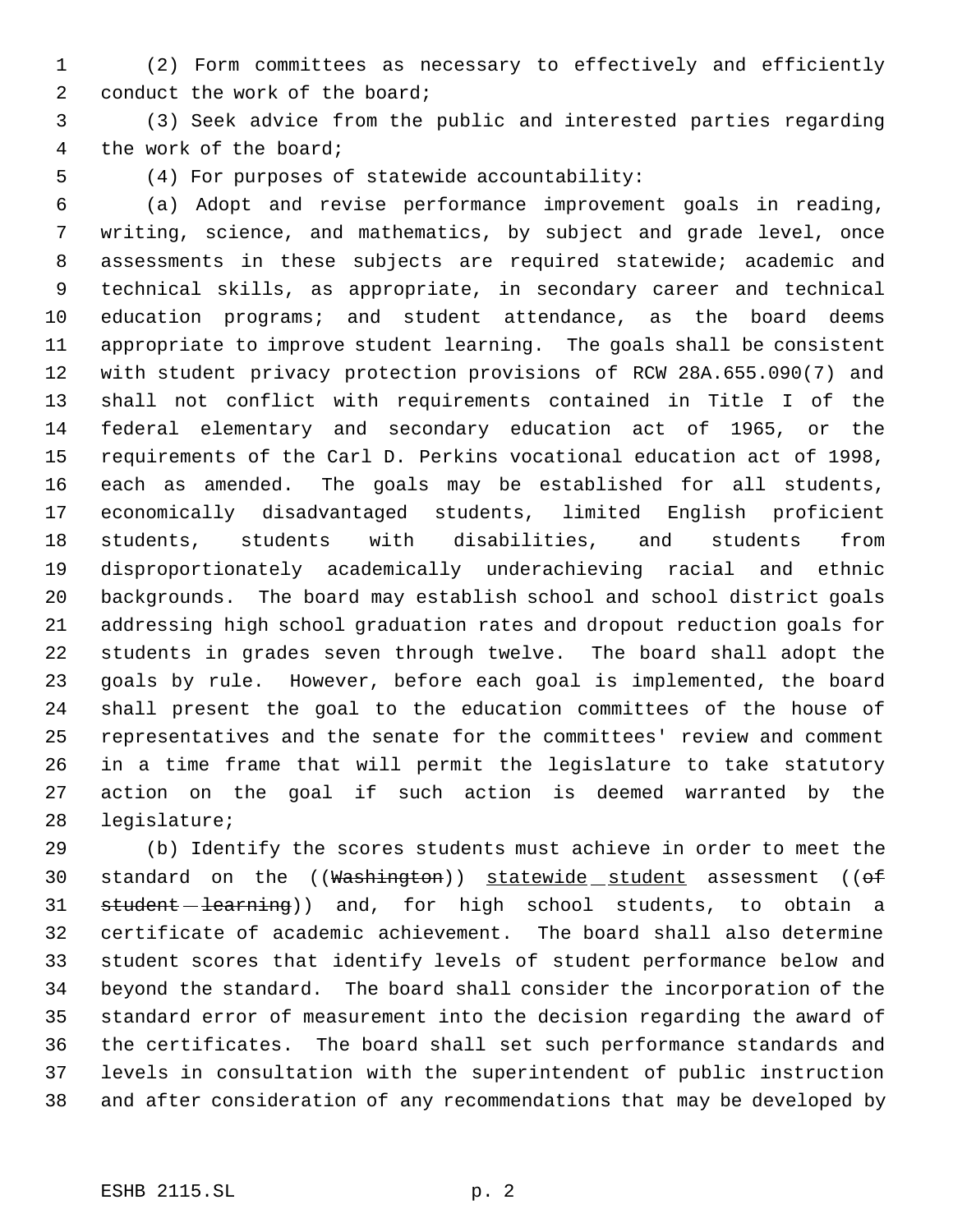1 any advisory committees that may be established for this purpose. The 2 legislature shall be advised of the initial performance standards 3 ((and)) for the high school statewide student assessment. Any changes 4 recommended by the board in the performance standards for the ((tenth 5 grade)) high school assessment shall be presented to the education 6 committees of the house of representatives and the senate by November 7 30th of the school year in which the changes will take place to permit 8 the legislature to take statutory action before the changes are 9 implemented if such action is deemed warranted by the legislature. The 10 legislature shall be advised of the initial performance standards and 11 any changes made to the elementary level performance standards and the 12 middle school level performance standards. The board must provide an 13 explanation of and rationale for all initial performance standards and 14 any changes, for all grade levels of the statewide student assessment. 15 If the board changes the performance standards for any grade level or 16 subject, the superintendent of public instruction must recalculate the 17 results from the previous ten years of administering that assessment 18 regarding students below, meeting, and beyond the state standard, to 19 the extent that this data is available, and post a comparison of the 20 original and recalculated results on the superintendent's web site;

 (c) Annually review the assessment reporting system to ensure fairness, accuracy, timeliness, and equity of opportunity, especially with regard to schools with special circumstances and unique populations of students, and a recommendation to the superintendent of public instruction of any improvements needed to the system; and

26 (d) Include in the biennial report required under RCW 28A.305.035, 27 information on the progress that has been made in achieving goals 28 adopted by the board;

29 (5) Accredit, subject to such accreditation standards and 30 procedures as may be established by the state board of education, all 31 private schools that apply for accreditation, and approve, subject to 32 the provisions of RCW 28A.195.010, private schools carrying out a 33 program for any or all of the grades kindergarten through twelve( $($ : 34 PROVIDED, That)). However, no private school may be approved that 35 operates a kindergarten program only((: PROVIDED FURTHER, That)) and 36 no private  $school((s))$  shall be placed upon the list of accredited 37 schools so long as secret societies are knowingly allowed to exist 38 among its students by school officials;